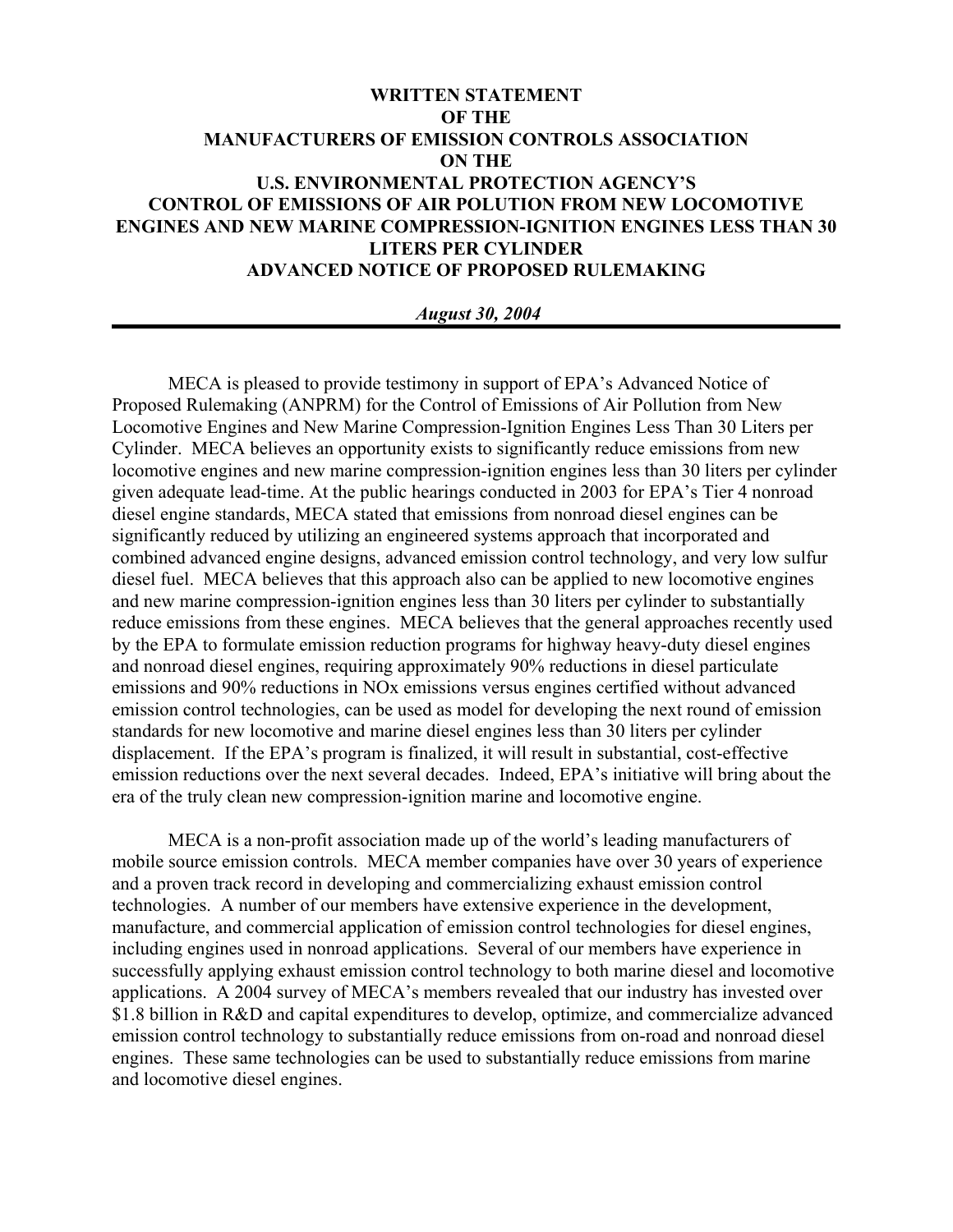# **TECHNOLOGICAL FEASIBILITY OF THE ANPRM FOR THE CONTROL OF AIR POLLUTION FROM NEW LOCOMOTIVE ENGINES AND NEW MARINE COMPRESSION-IGNITION ENGINES LESS THAN 30 LITERS PER CYLINDER**

#### *Overview*

MECA believes that significant reductions of emissions from new compression-ignition marine engines with per cylinder displacement less than 30 liters and locomotive engines can be achieved in a cost-effective manner given adequate lead-time.

Technologies to reduce diesel emissions, such as diesel particulate filters (DPFs), diesel oxidation catalysts (DOCs), and selective catalytic reduction (SCR) systems, are commercially available today. These systems have been installed on vehicles and equipment both as original equipment and as retrofit technology on over 250,000 nonroad engines worldwide. Although not widespread, these technologies have been used commercially on marine and locomotive diesel engines. In fact, over 100 locomotives have been equipped with DPFs in Europe to reduce particulate emissions and over 100 marine vessels have been equipped with SCR systems for reducing NOx emissions. These technologies have also been equipped on a variety of large stationary diesel engines used for power production. The stationary diesel engine experience with emission control technologies such as DPFs, DOCs, and SCR is included in our comments since these applications have similarities to the design and operational characteristics of advanced emission systems expected with locomotive and large commercial marine diesel engines, such as large engine displacements requiring large volumes of emission control systems, significant steady-state operating time, and the integration of large emission control systems within the space constraints associated with the application.

Furthermore, MECA believes that the technologies and strategies being developed for the 2007/2010 heavy-duty highway diesel engine and Tier 4 nonroad diesel engine standards will be applicable to locomotives and marine engines. A comprehensive list of references discussing the considerable progress in developing, optimizing, and applying advanced emission control technologies and strategies for reducing emissions from diesel engines can be found in *Diesel Emission Control: 2001 in Review*, SAE Paper No. 2002-01-0285 (2002 SAE Congress, Detroit), *Diesel Emission Control: 2002 in Review*, SAE Paper No. 2003-01-0039 (2003 SAE Congress, Detroit) and *Diesel Emission Control Technology: 2003 in Review*, SAE Paper No. 2004-01-0070 (2004 SAE Congress, Detroit). Emission control technology options for nonroad diesel engines are also detailed in MECA's report "Exhaust Emission Controls Available to Reduce Emissions from Nonroad Diesel Engines" published in April 2003 and available on MECA's web site: www.meca.org.

### *PM, Toxic HC, NOx Emission Control Technology Capability and Experience*

A number of advanced emission control technologies exist today to significantly reduce PM, HC, NOx, and toxic emissions from diesel engines that will also be available to substantially reduce emissions from marine and locomotive engines. These include DPFs, SCR, NOx adsorbers, lean NOx catalysts, EGR (exhaust gas recirculation), and DOCs. Crankcase emission control technologies will also be available to reduce crankcase emissions from these engines.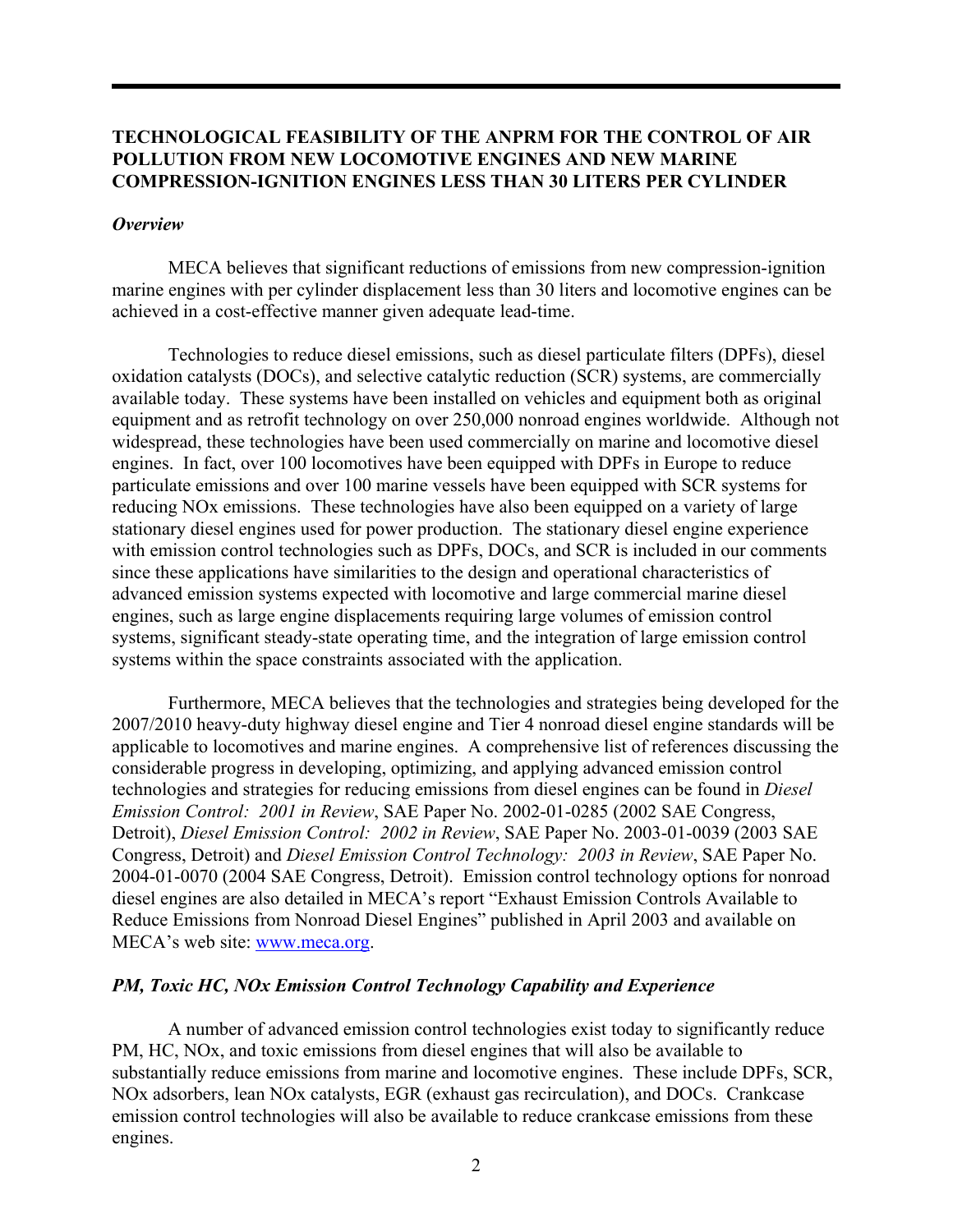*Diesel Particulate Filters (DPFs) –* As noted above, DPFs are commercially available today. Over 150,000 on-road heavy-duty vehicles worldwide have been retrofit with DPFs and over 750,000 new diesel passenger cars in Europe have been equipped with this technology since 2000. At least two engine manufacturers are already offering diesel engines for transit applications integrated with DPFs, with all heavy-duty engine manufacturers intending to include integrated DPFs with all new U.S. highway heavy-duty diesel engines starting in 2007 (to meet EPA's 2007 highway heavy-duty engine particulate standard of 0.01 g/bhp-hr). Engine manufacturers have also begun to include DPFs with new heavy-duty diesel engines in Japan to comply with Japan's 2005 heavy-duty particulate matter standard. In all cases, these heavy-duty highway diesel engine applications in the U.S. and Japan will include active filter regeneration strategies to ensure that filter regeneration occurs under all engine operating conditions. In general, these active regeneration strategies for highway diesel engine applications include advanced engine controls and/or diesel fuel injection strategies that serve to elevate filter temperatures to levels necessary to ensure regeneration occurs on the vehicle.

For nonroad engines, DPFs have been successfully installed and used on mining, construction, and materials handling equipment where vehicle integration has been challenging. As EPA notes in the ANPRM, this may indeed be the case for locomotive and marine engines where our members' experience in the nonroad sector should prove beneficial. These nonroad applications include the use of both passive and active filter regeneration strategies. Active nonroad DPF options include diesel fuel injection strategies, engine throttling strategies, the use of electrical heating elements, and fuel burners.

Particulate filters, many employing active regeneration strategies such as fuel burners or electrical resistance heaters, have also been used on over 100 locomotives in Europe since the mid-1990s providing in excess of an 85 percent reduction in particulate matter emissions. Some of these systems have been operating effectively for over 650,000 kilometers. The European locomotive applications include DPFs installed on Caterpillar 3512 and 3516 engines powered at 1100 and 1500 kW, respectively. Currently, a DPF system is being installed on a 3000 kW diesel locomotive in Germany. Active DPF retrofit systems are also being evaluated in a railroad industry-sponsored test program at Southwest Research Institute (San Antonio, TX) using a two-stroke, V-16 locomotive engine rated at 1490 kW  $\omega$  900 rpm. Active DPF systems have also been used in Europe on a limited number of commercial marine diesel engines including sightseeing ships used on lakes in Switzerland.

 Large stationary diesel engines used for both primary and back-up power generation have also been installed with DPF systems to control particulate emissions. Perhaps the most comprehensive information on the application of DPFs to stationary diesel engines can be found in the California Air Resources Board staff report issued in September 2003 to support ARB's air toxic control measure aimed at reducing particulate emissions from these engines (ARB staff report available at: www.arb.ca.gov/regact/statde/statde.htm). This report includes lists of DPF applications and reports on operating experience on large stationary engines in California. The California experience includes numerous DPF installations on large engines rated above 600 kW, including Caterpillar 3516 engines rated in the 1490-2120 kW range. Operating experience with these large engine DPF systems has been generally good with DPFs providing 85% or larger reductions in particulate matter compared to uncontrolled levels. Currently one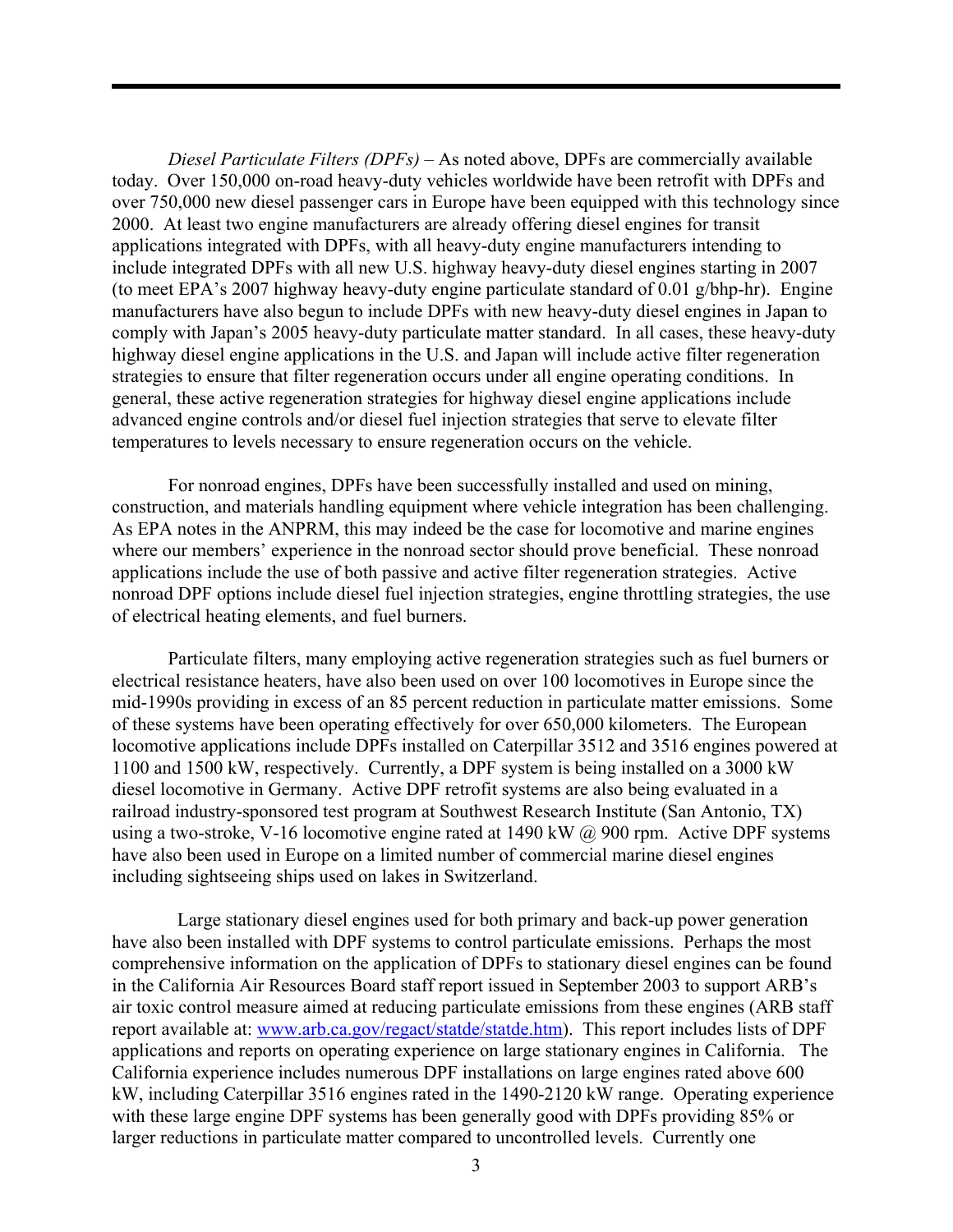manufacturer has been verified under ARB's diesel retrofit verification program with a DPF technology for stationary diesel engines. This DPF technology has been verified as a Level 3 technology (>85% particulate matter reduction) for a wide range of diesel engines used in stationary applications covering model year engines from 1996 through 2003. Additional verifications of retrofit DPF technologies for stationary engines are expected under this ARB program.

As part of their work on controlling particulate emissions from stationary diesel engines, ARB has conducted a test program to evaluate a number of emission control technology options on a stationary engine. Some discussion of this test program is also included in ARB's staff report referenced above. Options evaluated included a passive DPF approach and an active DPF approach utilizing electric resistance heaters. Both of these technologies were reported to reduce particulate emissions by more than 90% on a 2000 model year Caterpillar 3406C engine.

Where diesel fuel with <15 ppm sulfur is used, precious metal catalyst-based diesel particulate filters (CB-DPFs) have consistently demonstrated the capability to reduce PM emissions on a mass basis by up to 90 percent or more. In addition, this technology has proven effective in reducing the carbon-based PM by up to 99.9+ percent, while significantly reducing particle numbers over the full range of particle size, including ultra-fine particles. CB-DPF technology has also demonstrated the capability to reduce a wide range of toxic hydrocarbon species and PAHs by up to 80 percent or more.

Particulate filter systems are emerging that are specially designed to provide exhaust flow turbulence and increased particulate residence time, and have achieved PM reductions in the 40 to 65+ percent range. A version of this particulate filter technology is currently offered in Europe as a retrofit technology for reducing diesel particulate emissions from late model diesel passenger cars and being evaluated for heavy-duty diesel retrofit applications in the United States. A similar filter design is being evaluated for original equipment passenger car and heavy truck applications in Europe (see, e.g., *New Diesel Catalyst systems to Achieve European Legislation – Tested on a Volvo S60 Passenger Car*, 24th Vienna Motor Symposium, May 15-16, 2003, Vienna, Austria). Another design is being developed by a different manufacturer for nonroad engine applications, including engines under 37 kW.

*Diesel Oxidation Catalysts (DOCs) –* Over 250,000 nonroad vehicles and equipment, including mining vehicles, skid steer loaders, forklift trucks, construction vehicles, and stationary engines, as well as over 50,000,000 diesel passenger cars and over 1.5 million trucks and buses worldwide have been equipped with DOCs. Control efficiencies of 20-50 % for particulate matter (PM), up to 90 % reductions for CO and HC, including large reductions in toxic hydrocarbon species, have been achieved and reported in tests of DOCs on a large variety of on-road and nonroad diesel engines. With respect to particulate emissions, the wide range of PM reductions observed with DOCs reflects the fact that DOCs oxidize soluble hydrocarbons associated with PM (the so-called soluble oil fraction [SOF] of PM). The SOF content of PM is related in part to the oil consumption characteristics of diesel engines.

Although the application of DOCs to marine and locomotive engines is limited, the technology has been applied to some large, stationary diesel engines. An example of this is the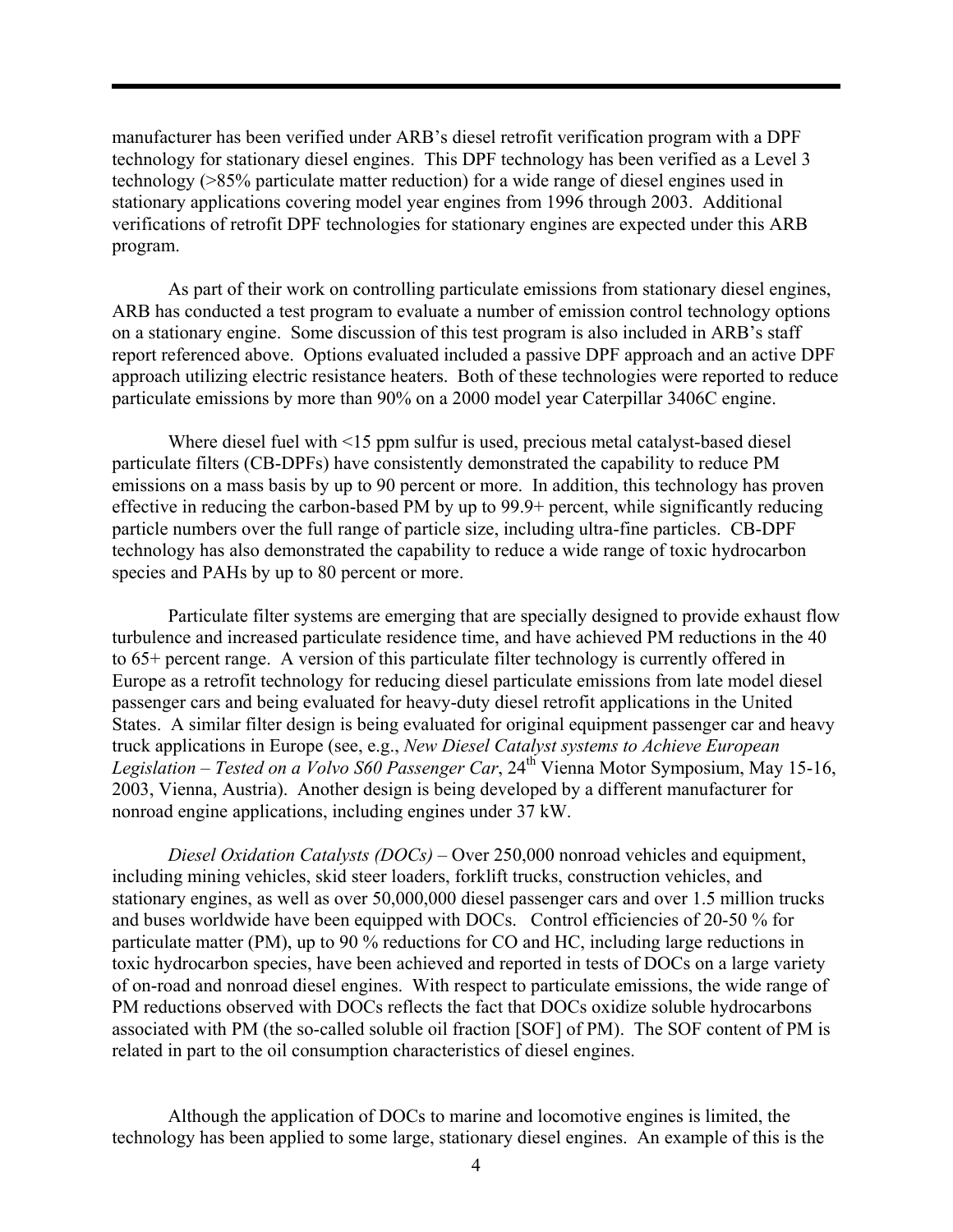installation of DOCs on an emergency generator in California in 2000. The engine is a Cummins KTA50-G9 rated at 1,650 kW. The DOC installed on this large diesel engine provides odor control as well as reductions in PM, CO, and hydrocarbon emissions. Several other DOC installations on stationary engines or tests of DOCs on stationary engines are listed in the ARB staff stationary engine report referenced previously in discussing DPF experience. Oxidation catalysts have also been installed on ferries operating around Hong Kong and have been effective in reducing particulate emissions.

*Selective Catalytic Reduction (SCR) Technology –* SCR technology is a proven NOx control strategy. SCR has been used to control NOx emissions from stationary sources for over 15 years. More recently, it has been applied to select mobile sources including trucks, marine vessels, and locomotives. In 2005, SCR using a urea-based reductant is expected to be introduced on a large number of on-road diesel heavy-duty engines to help meet the Euro 4 heavy-duty NOx emission standards. Applying SCR to diesel-powered engines provides simultaneous reductions of NOx, PM, and HC emissions. Since the mid-1990s, SCR technology using a urea-based reductant has been installed on a variety of marine applications in Europe including ferries, cargo vessels, and tugboats with over 100 systems installed on engines ranging from approximately 450 to 10,400 kW. These marine SCR applications include the design and integration of systems on a vessel's main propulsion engines and auxiliary engines. A smaller number of SCR systems have also been installed on diesel locomotives, largely in Europe.

These SCR marine systems to date are responsible for emissions reductions of up to 99% for NOx, 90% or more for HC and CO, and reductions of PM up to 40% at the maximum vessel cruise rating. The systems also provide a 30-35 dB (A) noise reduction benefit in large marine engine applications. A typical urea consumption rate in a large commercial marine vessel can average 4-5 gallons per hour of a 40% urea/water mixture per megawatt of engine power. Marine SCR catalyst installations can add 30-60% to the weight and 20% to the volume of the normal muffler system used on these large marine engines. Typical SCR catalyst life in these marine applications can range from 10,000 to 40,000 hours.

Operating temperature windows for effective control of NOx in marine applications generally spans SCR catalyst temperatures in the 245-530°C range. Recent work aimed at optimizing  $NO/NO<sub>2</sub>$  ratios entering the SCR catalyst for truck applications through the use of an upstream DOC that oxidizes engine-out NO to  $NO<sub>2</sub>$  has shown the ability to achieve NOx conversion efficiencies above  $50\%$  in the 200-250°C range (see SAE Paper No. 2004-01-1289 by Walker et al.).

SCR has also been combined with DPF technology to provide simultaneous large reductions in NOx and PM emissions as well as reductions in CO and hydrocarbon emissions. In California, a 300-ton gantry crane powered by a turbocharged, after-cooled diesel engine rated at 850 kW was equipped with such a combined emission system in 2001. The expected emission reductions were an 85 % reduction of particulate matter and a 90 % reduction in NOx. A few combined SCR/DPF systems have also been installed on stationary diesel engines used for power production including six Caterpillar 3516B engines operating in southern California. Volvo AB recently announced in the summer of 2004 the launch of 27 diesel transit buses in Sweden that are operating with a combined SCR/DPF system to reduce PM and NOx emissions below the European Euro 5 heavy-duty emission limits that do not come into force until 2008. A number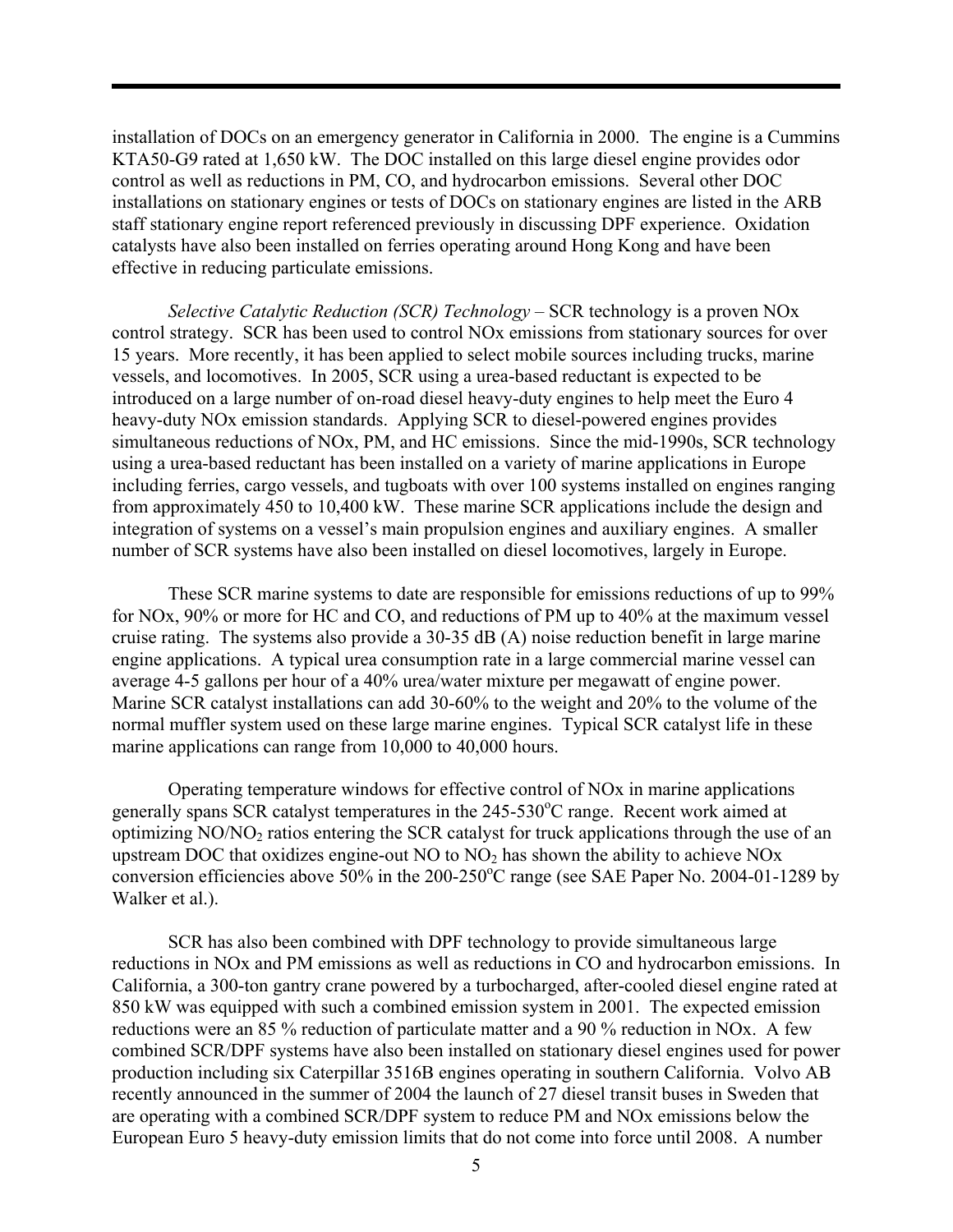of small test fleets of heavy-duty over-the-road diesel vehicles are also operating within the U.S. to demonstrate the capabilities of combined PM and NOx control using SCR and DPFs. The U.S. Department of Energy's (DOE) APBF-DEC program includes the evaluation of two different combined SCR/DPF systems on a 12-liter heavy-duty diesel engine. Results on this program will be reported at the  $10<sup>th</sup>$  Annual DEER (Diesel Engine Emission Research) Conference during the week of August 29, 2004. The results to-date include the operation of these two different SCR/DPF systems for 2000 hours of durability with emission performance near the EPA 2010 heavy-duty on-road emission limits.

*NOx Adsorber Technology –* MECA believes that NOx absorber technology will also be an available NOx control strategy to help reduce NOx emissions form marine and locomotive diesel engines. NOx adsorber catalysts are currently being used commercially in light-duty gasoline direct injection (GDI) engines sold in Europe and Japan. This technology continues to undergo extensive research and development in preparation for the U.S. 2007/2010 on-road heavy-duty and Tier 4 nonroad diesel engine requirements. The progress in developing and optimizing this technology has been extremely impressive. Indeed, the Clean Diesel Independent Review Panel, charged by EPA to assess the technological progress in meeting the 2007/2010 standards, concluded in the latter part of 2002 that NOx adsorber technology development was on track to help meet the on-road heavy-duty engine standards and no technological roadblocks were identified. The recent EPA *Highway Diesel Progress Review Report 2* (March 2004) also summarizes recent results from the Department of Energy's APBF-DEC program that demonstrate the ability of a NOx adsorber/DPF system to maintain 90% NOx efficiency on a heavy-duty diesel engine for more than 1500 hours of operation. Information to be presented at DOE's DEER Conference will update information on this heavy-duty NOx adsorber/DPF system test program and show that this 90% NOx efficiency level was maintained through 2000 hours of durability including numerous high temperature desulfation events.

 The current focus of NOx adsorber technology development and optimization is on: 1) expanding the operating temperature window in which the technology will perform, 2) improving the thermal durability of the technology, 3) improving the desulfurization methods and performance, and 4) improving system packaging and integration. The progress being made in these areas continues to be impressive. In light-duty applications, several automobile manufacturers are conducting in-vehicle tests with NOx adsorber/DPF systems (see, for example, SAE Paper No. 2004-01-1791 for EPA's emission tests of prototype vehicles equipped with NOx adsorber/DPF systems) and one manufacturer introduced a diesel-powered passenger car in Europe and a diesel-powered light-duty truck in Japan with a combined NOx adsorber/DPF system in late 2003.

*Low-Pressure EGR –* This technology is being successfully demonstrated in retrofit applications on trucks, buses, and other applications. Over 1500 systems are running worldwide. Low-pressure EGR has demonstrated a NOx control capability in the range of 30 to 60 percent. With an active DPF and <15 ppm sulfur diesel, NOx control levels as high as 80 percent may be achievable. Current experience with low-pressure EGR is in the 140-330 kW range, with a new larger EGR valve now being offered to cover diesel engine applications up to 750 kW. Lowpressure EGR systems are currently being developed for stationary diesel engines rated at up to 2200 kW.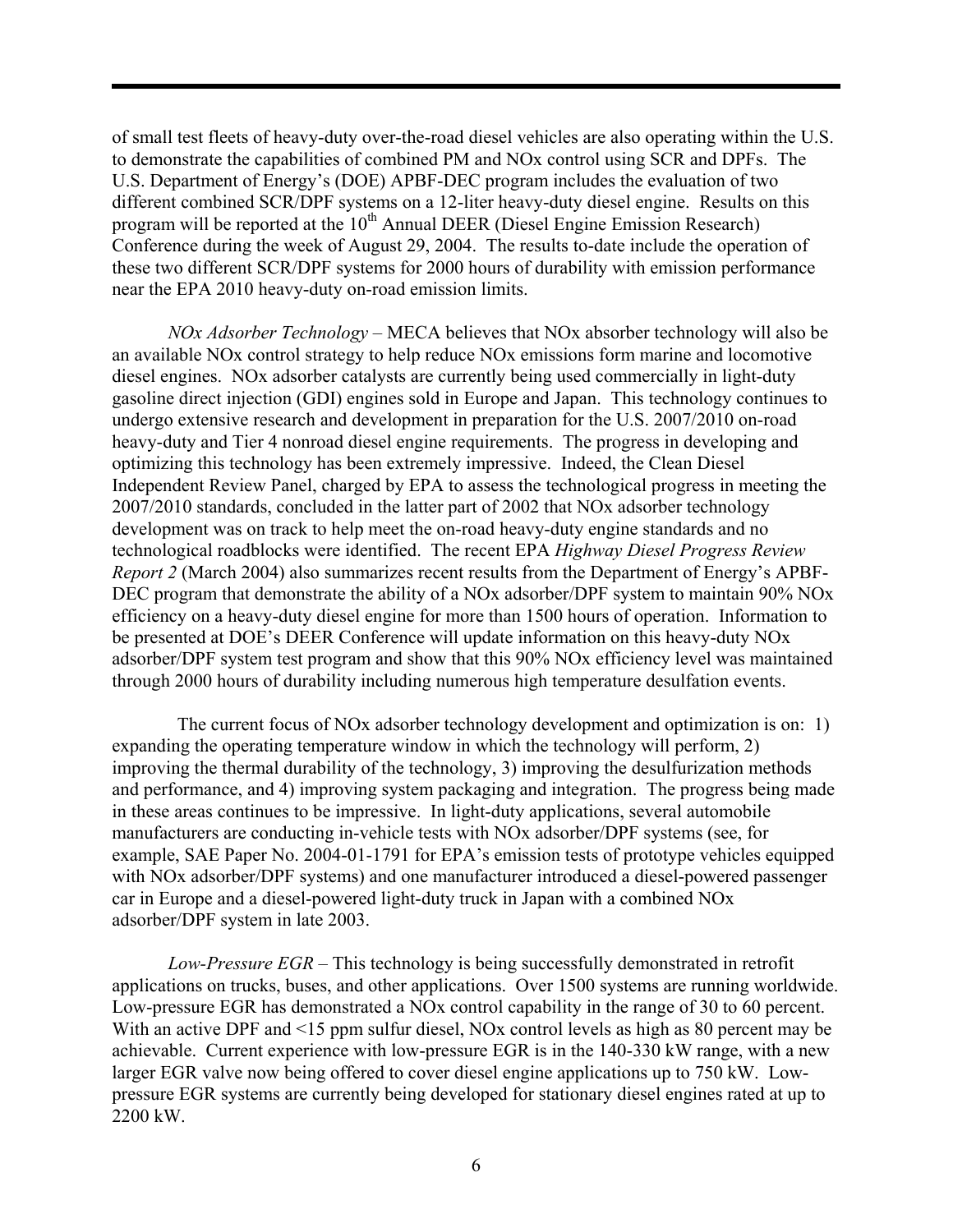*Lean NOx Catalyst (LNC) Technology –* This technology, which has been utilized in passenger car applications in Europe, recently was verified by the California Air Resources Board (25 percent NOx control) in retrofit applications. This technology, which is being used in combination with both DPFs or DOCs, is being demonstrated and commercialized for a variety of nonroad applications, including heavy-duty earthmoving equipment, agricultural pumps, and portable engines, and can also be used to reduce emissions from marine and locomotive diesel engines.

*Crankcase Emission Controls –* Crankcase emissions from diesel engines can be significant and can be controlled by the use of a multi-stage filter designed to collect, coalesce, and return the emitted lube oil to the engine's sump. Filtered gases are returned to the intake system, balancing the differential pressures involved. Typical systems consist of a filter housing, a pressure regulator, a pressure relief valve, and an oil check valve. These systems have the capability to virtually eliminate crankcase emissions. This technology is currently being used in Europe on new engines as well as the United States on a retrofit basis. Closed crankcases with filtration systems will be required on new heavy-duty on-road and nonroad diesel engines as part of EPA's regulatory programs covering these applications.

## **SPECIFIC COMMENTS RELATED TO THE EMISSION STANDARDS BEING CONSIDERED FOR LOCOMOTIVE ENGINES AND MARINE COMPRESSION-IGNITION ENGINES LESS THAN 30 LITERS PER CYLINDER**

MECA agrees with EPA that identifying available space on locomotives and marine diesel engines to equip the emission control technology is a challenge. However, we believe that this challenge can be overcome. Our members have over 25 years experience in applying emission control technologies to a wide variety of vehicles and equipment. MECA members already have experience in fitting emission control technology to locomotive and marine applications as noted above. MECA members also have experience in equipping very large engines used in power generation with emission control technology. In all of these examples, emission systems had to be designed and integrated with these engines based on available space and operating requirements of the engine and the emission system. This experience, combined with advances in catalyst technology which may result in reduced catalysts volumes, will help locomotive manufacturers take advantage of the advanced technologies our members are producing and developing to significantly reduce emissions from both marine and locomotive diesel engines.

MECA concurs with EPA that it may be necessary for advanced exhaust emission controls in at least some locomotive and marine applications to use active regeneration mechanisms, such as the post-injection of diesel fuel into the exhaust stream to initiate thermal transients, fuel burners, and/or electric heaters. We believe that the advances being made with these active strategies and technologies for the 2007/2010 on highway and Tier 4 nonroad rules will be applicable to marine and locomotive applications.

For recreational marine applications or other applications where the exhaust is mixed with water, MECA agrees that it may be necessary to redesign exhaust systems to ensure there is enough room in the dry part of the exhaust system to package the emission control system. Work at Southwest Research Institute sponsored by the California Air Resources Board and the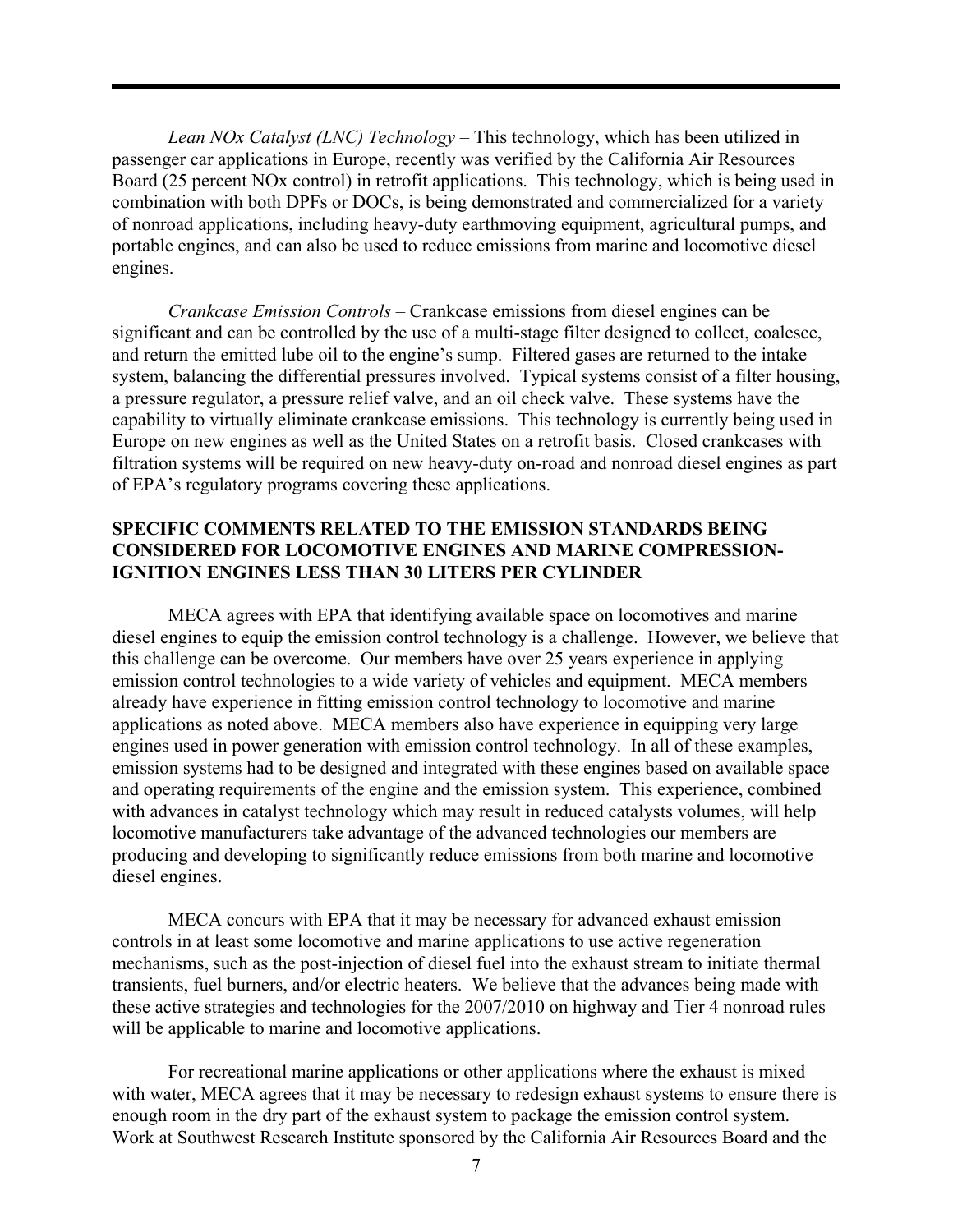National Marine Manufacturers Association on recreational spark-ignited marine engines (sterndrive or inboard, automotive-type engines) has successfully developed exhaust systems that incorporate three-way catalysts into the exhaust systems of these engines. Similar packaging strategies may be necessary on recreational marine diesel engines.

History has shown that advanced emission control technologies have been applied to a wide variety of mobile source applications in a cost-effective manner. Indeed the cost of meeting new, stricter emission requirements has always been less than initially anticipated. We believe that new strict emission standards for marine and locomotive diesel engines will also be met in a cost-effective manner given adequate lead-time.

Earlier this year MECA published a survey of projected costs for a variety of catalyst technologies that are anticipated to be used to control PM and NOx emissions from highway heavy-duty diesel engines covering engines with six liters, eight liters, and 13 liters in total displacement. The survey assumed high volume production rates and included costs to engine manufacturers for DOCs, DPFs, SCR catalysts, and NOx adsorber catalysts (catalyst-coated substrate costs only, no packaging costs). For the largest highway engine, the survey projected costs were \$354.00 for a DOC, \$1050.00 for a catalyst-based DPF, \$319.00 for an SCR catalyst, and \$1354.00 for a NOx adsorber catalyst. These costs were generally in-line with technology costs reported by the EPA as a part of their 2007-2010 highway heavy-duty emission program or their Tier 4 nonroad emission program. These costs are included here for reference; however, extrapolating these technology costs for high sales volume highway diesel engines to low sales volume, very large marine and locomotive engines is not appropriate. A few references to technology costs for large stationary engines and commercial marine engines are available.

ARB in their stationary engine staff report referenced previously estimated costs for a DPF on a stationary diesel engine rated at 440 kW to be \$22,400.00 for equipment and installation (approximately \$50/kW). DOC costs for a similarly sized stationary engine were estimated to be \$6150.00 (about \$14/kW). In a July 2002 report, a CALSTART study sponsored by DOE, the Gas Technology Institute, and the Department of Transportation (DOT) evaluated various options for reducing emissions form passenger ferries operating in the San Francisco Bay area. Included in these options were equipping EPA Tier 2 compliant engines with a catalyst-based DPF, with SCR, and with a combined SCR/DPF system (DPF operating at 90% PM reduction efficiency, SCR operating at 80% NOx reduction efficiency). Estimated emission system option installed costs from this study were \$20/kW for the DPF option, \$71/kW for the SCR option, and \$91/kW for the combined SCR/DPF option. Current large-scale commercial marine SCR-only applications in Europe are in the \$22-\$45/kW range. Installed emission control technology costs for future marine diesel or locomotive engines will be strongly influenced by engine-out emission levels of these future standards relative to the target operating efficiencies required to meet future emission standards. Future locomotive and marine engine designs would be expected to take advantage of the many improvements in diesel engine fuel injection, air handling, and combustion technologies that are now focused on on-road diesel engines to reduce engine-out emissions.

MECA believes that any new standards for marine and locomotive diesel engines should apply to the widest possible engine operating conditions to ensure maximum emission reductions. We also believe that many of the on-board diagnostic strategies being developed for